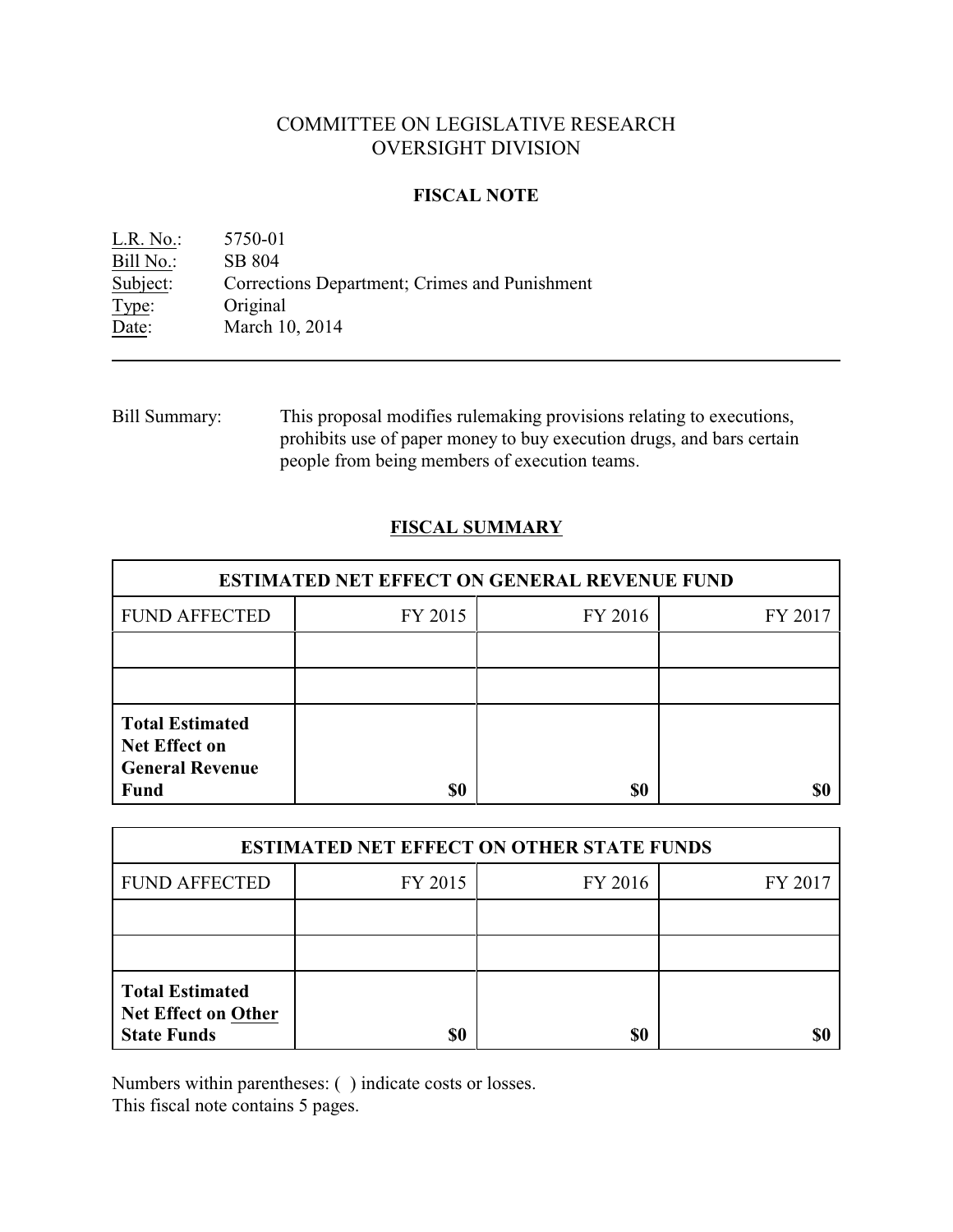L.R. No. 5750-01 Bill No. SB 804 Page 2 of 5 March 10, 2014

| <b>ESTIMATED NET EFFECT ON FEDERAL FUNDS</b>                        |         |         |         |  |
|---------------------------------------------------------------------|---------|---------|---------|--|
| <b>FUND AFFECTED</b>                                                | FY 2015 | FY 2016 | FY 2017 |  |
|                                                                     |         |         |         |  |
|                                                                     |         |         |         |  |
| <b>Total Estimated</b><br>Net Effect on All<br><b>Federal Funds</b> | \$0     | \$0     |         |  |

| <b>ESTIMATED NET EFFECT ON FULL TIME EQUIVALENT (FTE)</b>    |         |         |         |  |
|--------------------------------------------------------------|---------|---------|---------|--|
| <b>FUND AFFECTED</b>                                         | FY 2015 | FY 2016 | FY 2017 |  |
|                                                              |         |         |         |  |
|                                                              |         |         |         |  |
| <b>Total Estimated</b><br><b>Net Effect on</b><br><b>FTE</b> |         |         |         |  |

 $\Box$  Estimated Total Net Effect on All funds expected to exceed \$100,000 savings or (cost).

 $\Box$  Estimated Net Effect on General Revenue Fund expected to exceed \$100,000 (cost).

| <b>ESTIMATED NET EFFECT ON LOCAL FUNDS</b> |         |         |         |  |
|--------------------------------------------|---------|---------|---------|--|
| FUND AFFECTED                              | FY 2015 | FY 2016 | FY 2017 |  |
| <b>Local Government</b>                    | \$0     | \$0     |         |  |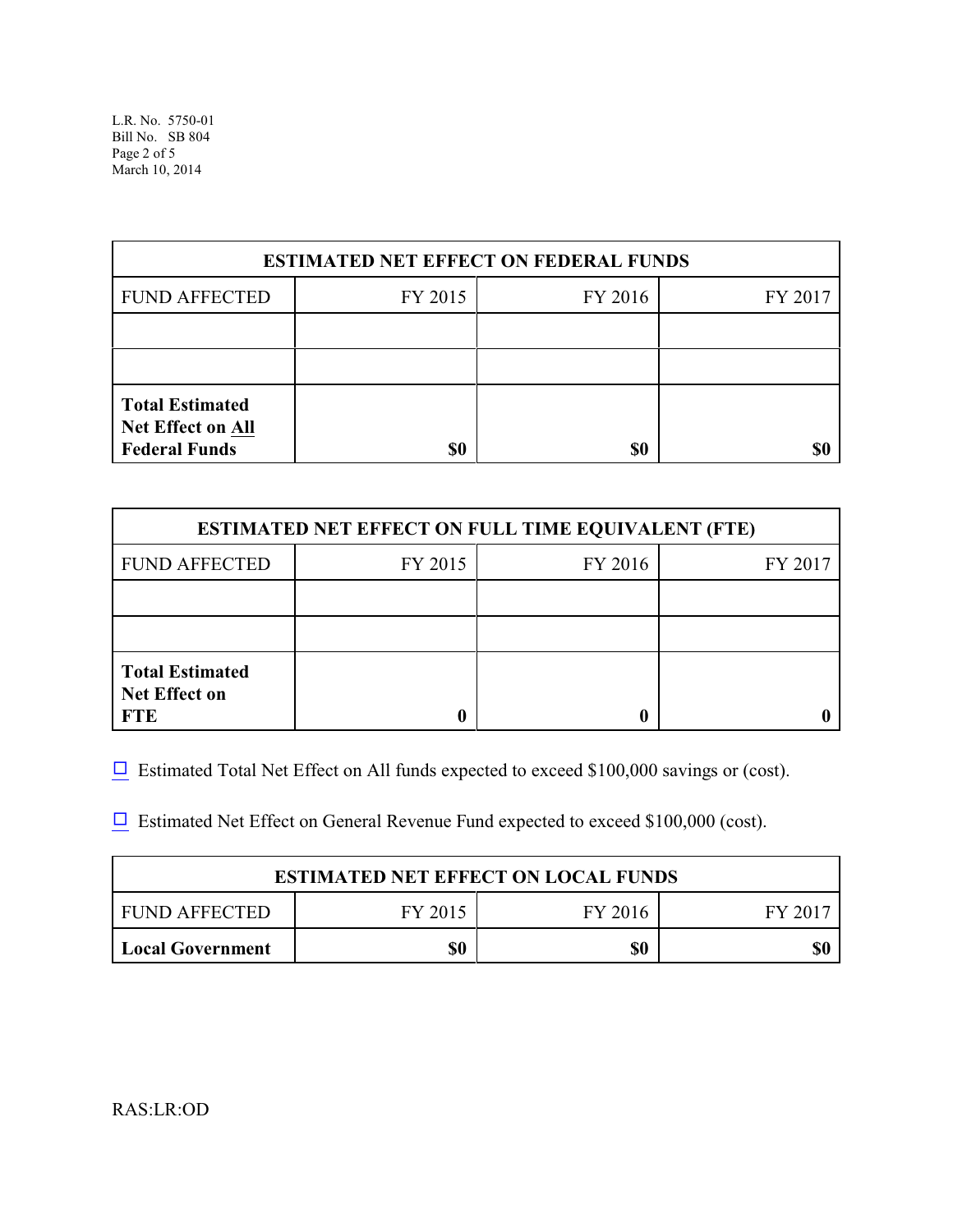L.R. No. 5750-01 Bill No. SB 804 Page 3 of 5 March 10, 2014

#### **FISCAL ANALYSIS**

# ASSUMPTION

Officials from the **Department of Corrections (DOC)** state proposed subsection 5 could create safety and security issues for the department. While it is feasible to make certain portions of the execution policy/protocol subject to the rule making process (such as the means and method of executions), requiring the DOC to make all its execution policies (i.e. security measures on the night of the execution such as staffing, security equipment, etc.) into rules could create a risk to the safety of the institution on the night of an execution. If the individuals' confidentiality cannot be ensured, it will likely become extremely difficult for the DOC to find team members who are willing to participate in the process. Potential fiscal impact due to passage of this proposal cannot be estimated.

**Oversight** assumes DOC's potential unknown cost regarding rulemaking of the execution of inmates is speculative. Therefore, Oversight will assume the proposal would not create a direct fiscal impact to the state.

Officials from the **Office of the Governor** and the **Joint Committee on Administrative Rules** each assume the proposal would not fiscally impact their respective agencies.

Officials from the **Attorney General's Office** assume that any potential costs arising from this proposal could be absorbed with existing resources.

According to officials from the **Office of the Secretary of State (SOS)**, many bills considered by the General Assembly include provisions allowing or requiring agencies to submit rules and regulations to implement the act. The SOS is provided with core funding to handle a certain amount of normal activity resulting from each year's legislative session. The fiscal impact for this fiscal note to the SOS for Administrative Rules is less than \$2,500. The SOS recognizes that this is a small amount and does not expect that additional funding would be required to meet these costs. However, we also recognize that many such bills may be passed by the General Assembly in a given year and that collectively the costs may be in excess of what our office can sustain with our core budget. Therefore, we reserve the right to request funding for the cost of supporting administrative rules requirements should the need arise based on a review of the finally approved bills signed by the governor.

**Oversight** assumes the SOS could absorb the costs of printing and distributing regulations related to this proposal. If multiple bills pass which require the printing and distribution of regulations at substantial costs, the SOS could request funding through the appropriation process.

RAS:LR:OD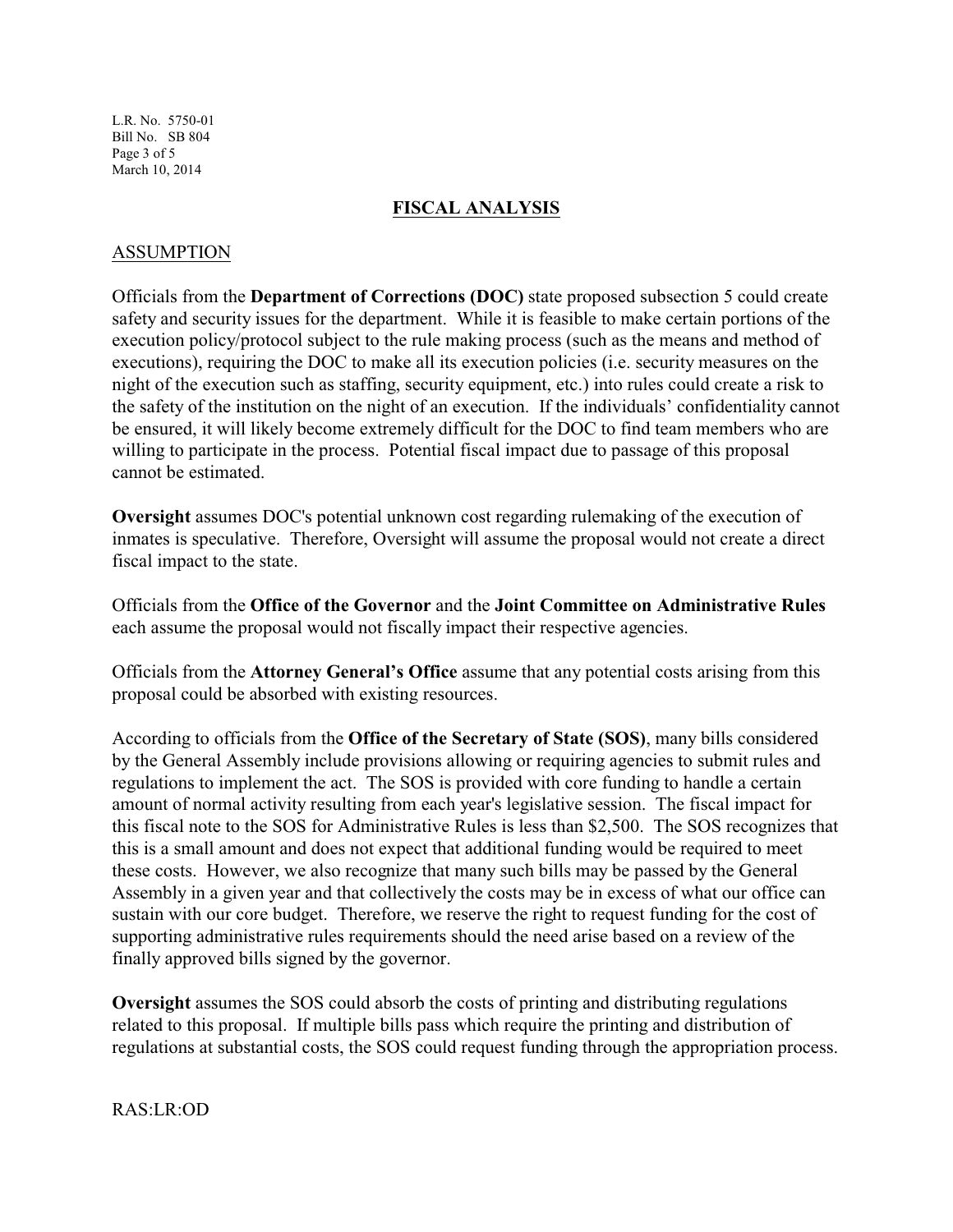L.R. No. 5750-01 Bill No. SB 804 Page 4 of 5 March 10, 2014

| FISCAL IMPACT - State Government | FY 2015<br>$(10 \text{ Mo.})$ | FY 2016    | FY 2017    |
|----------------------------------|-------------------------------|------------|------------|
|                                  | <u>\$0</u>                    | <u>\$0</u> | <u>\$0</u> |
| FISCAL IMPACT - Local Government | FY 2015<br>$(10 \text{ Mo.})$ | FY 2016    | FY 2017    |
|                                  | <u>\$0</u>                    |            | <u>\$0</u> |

#### FISCAL IMPACT - Small Business

No direct fiscal impact to small businesses would be expected as a result of this proposal.

#### FISCAL DESCRIPTION

The proposed legislation appears to have no direct fiscal impact.

This legislation is not federally mandated, would not duplicate any other program and would not require additional capital improvements or rental space.

# SOURCES OF INFORMATION

Department of Corrections Office of the Governor Office of the Secretary of State Joint Committee on Administrative Rules Attorney General's Office

Michy Wilen

Mickey Wilson, CPA **Director** March 10, 2014

RAS:LR:OD